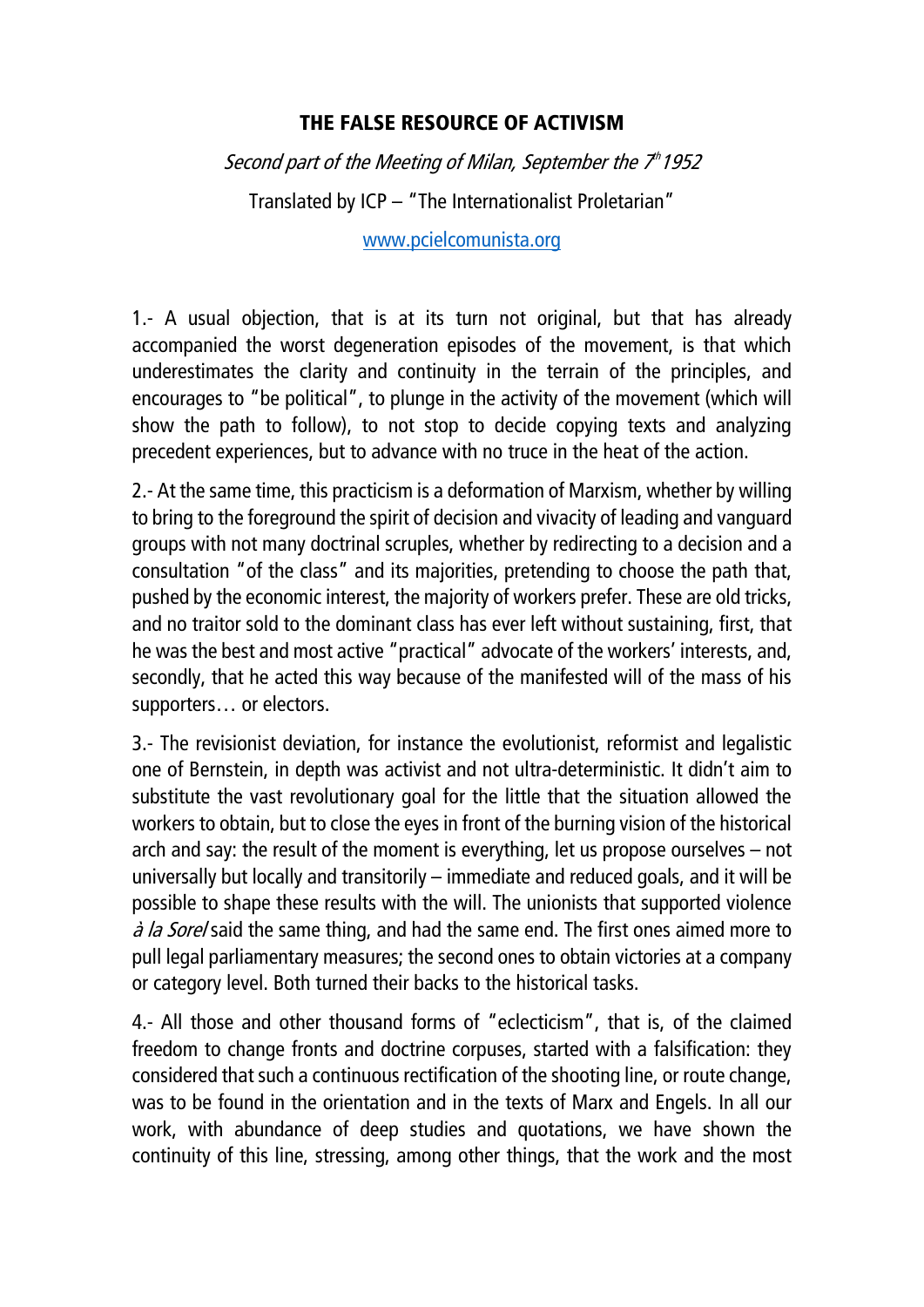recent texts refer themselves, with the same wording and the same sense, to the passages and fundamental theories of the first texts.

5.- It is therefore a void legend that of the two successive "souls" of Marx. According to it, the young one would have still been idealistic, voluntarist, Hegelian and, under the influence of the last tremors of the bourgeois revolutions, "barricader" and insurrectionist. The mature one would have turned into a cold researcher of contemporaneous economical phenomena, positive, evolutionist and legalistic. On the contrary, the repeated deviations, whose long series we have many times illustrated (whether they present themselves in the banal meaning as extremist or moderate) have been those that, not resisting the revolutionary tension of dialectical materialism, have fallen again in an equally bourgeois deviation, of idealistic, individualistic, "spreader of consciousness" nature, whose gossipy activity, both concrete and secondary, is passivity (better said, irrevocable revolutionary impotence) at a historical scale.

6.- It would suffice to remember the final conclusion of the first volume of  $Das$ *Kapital*, where the expropriation of the expropriators is described, which shows  $-$  as a note indicates – not being more than a repetition of the corresponding passage of the *Manifesto*. The economic theories of the second and third volume are nothing else but developments over the same stump of the theory of value and surplus value given in the first volume, with the same terms, formulae and even the same symbols, and Antonio Graziadei attempted to break this unity in vain. It is also of a fictitious kind the separation between the analytical and the descriptive part of capitalism, and the programmatic part of the conquest of socialism. All those that degenerated demonstrated not having ever grasped the power of the Marxist critique to utopism, as they neither grasped the critique of democratism. We are not talking about drafting a purpose and remain satisfied after having dreamt it, or hope that the pink color of the dream will move everyone to make it real, but of finding the end that must be solidly and physically reached, and directly aim to it, sure that human blindness and unconsciousness will not impede to reach it.

7.- It is certainly fundamental that Marx established the link (already felt by the best utopists) between this far realization and the current physical movement of a social class already in struggle: the modern proletariat. But this is not enough to understand all the dynamics of class revolution. If all the construction of Marx's work, which he was not allowed to finish himself, is known, it can be seen that he reserved to crown it this problem of the type and of the impersonal activity of the class, which was however already clear in his thought and in his texts.

With this treaty all the economic and social construction is crowned according to the method that has allowed to establish it.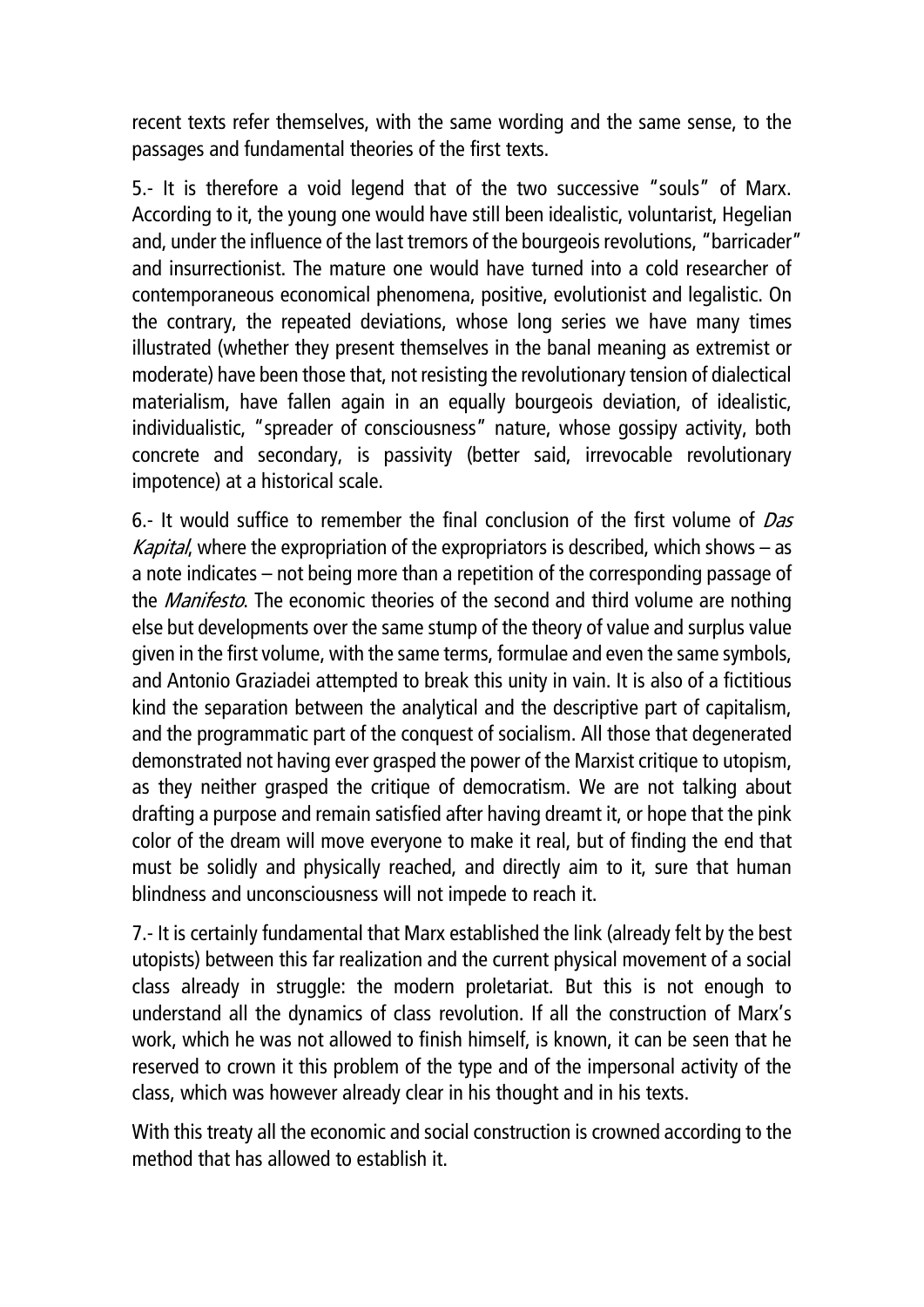8.- It would not suffice to say that Marxist determinism eliminates as root causes of historical facts (once again: root cause and operating agent not to be confused) the quality and the activity of the thought or the struggle of men of exceptional value, simply moving the ideal factors of consciousness and of collectiveness from one to many men. This would be to go from an aristocratic to a demo-popular philosophy, even more far from ours than the former. We are talking about inverting the placement of the cause and transfer it outside the ideal consciousness, to the physical and material fact.

9.- The Marxist thesis states that it is not possible, first of all, that the conscience of the historical path appears anticipated in one human brain alone, and that for two reasons: the first is that the conscience does not follow but precedes the *being*, that is, the material conditions that surround the subject of the own conscience; the second one is that all the forms of social conscience come from – with some degree of delay so that the necessary time for the general determination exists – analogous and parallel circumstances consisting in the economic relations in which the masses of individuals are found, which form therefore a social class. These are historically carried to "act together" much before they can "think together". The theory between this relation between the class conditions and the class action with its future goal is not asked to anybody, in the sense that it is not asked to an author or isolated leader, and not even "to all the class" as a simple and momentaneous addition of individuals in a given country or moment, and even less it could be deducted from a very bourgeois "consultation" inside the class.

10.- The dictatorship of the proletariat is not for us a consulting democracy introduced inside the proletariat, but an organized historical force that, in a given moment, followed by a part of the proletariat, and even not by the biggest one, expresses the material pressure, which bursts the old bourgeois production mode to clear the path to the new communist mode of production.

In all this it is not of secondary importance the factor, always indicated by Marx, constituted by the class deserters of the dominant class which pass to the revolutionary field and counterfeit the weight of whole masses of proletarians that remain at the service of the bourgeoisie as a result of their material and ideological slavery, masses that almost always represent the statistical majority of the class.

11.- All the balance of the revolution in Russia does not lead in any way our current to attribute its passive to the violation of internal democracy of the class, or to have doubts of Marxist and Leninist theory of the dictatorship, which does not have as judge or limit any constitutional or organizational formulae, but only to the historical relation of forces.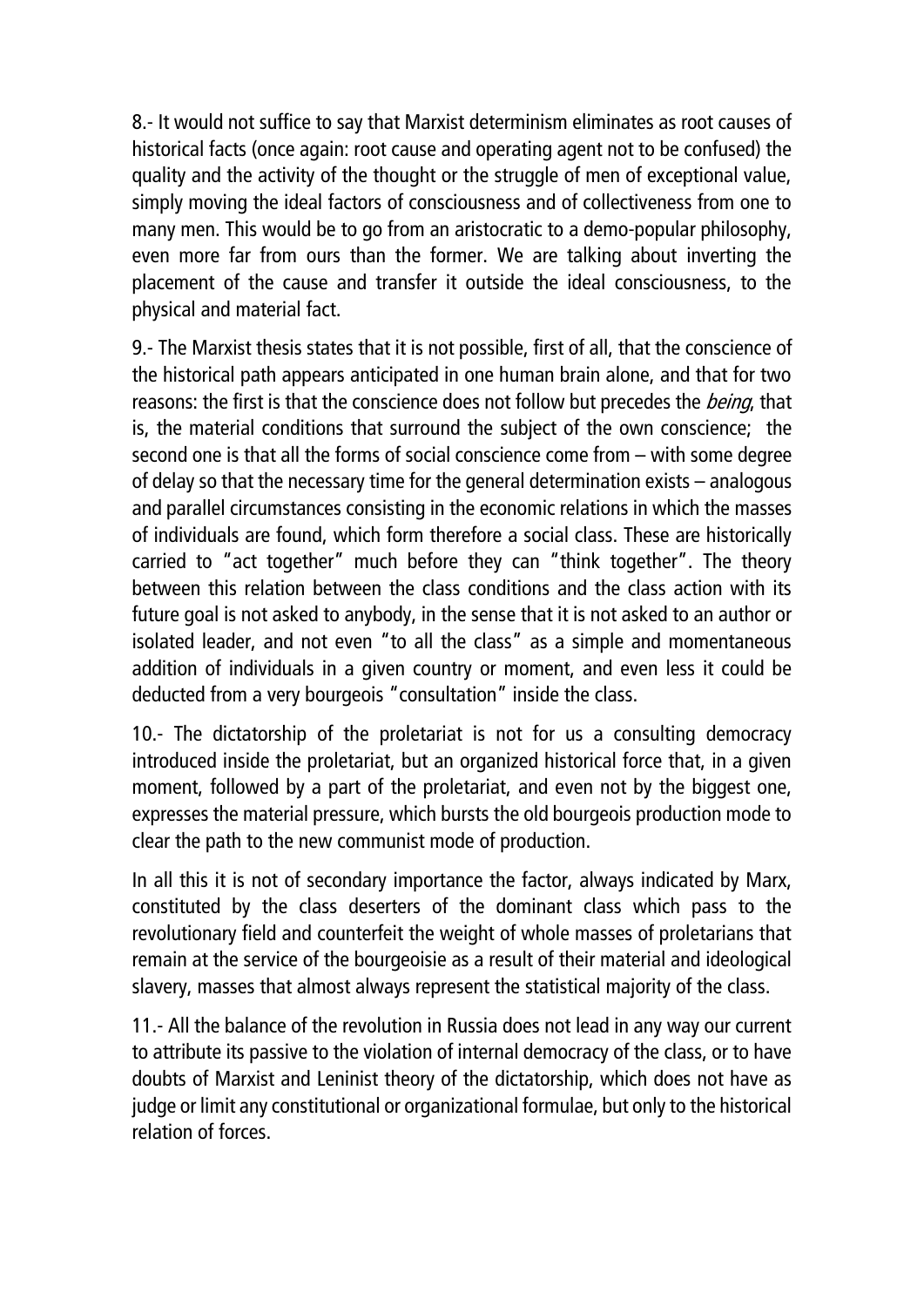On the contrary, the complete abandonment of the class dictatorship terrain is precisely made clear in the complete Stalinist alteration of the revolutionary method. Not less than the rest of the ex-communists everywhere they pass over to the terrain of the democracy, they place themselves in the terrain of the popular and national democracy, and in Russia as well as outside it they abandon with all their politics the class purposes for national purposes, which is even acknowledged by the current vulgar description of their politics as a simple net of espionage of the Russian state, beyond its borders. Whoever tries the democratic way starts to follow the capitalist way. And it is also so with the vague anti-Stalinists that shout in the name of the proletarian opinion trampled in Russia.

12.- The quotations of Marx that demonstrate this impersonality of the factor of the historical event, without which the theory of its materiality would be impossible to propose, would be countless.

We know that Marx only completed the first book of his great work Das Kapital. In the letters and prefaces, Engels reminds the harsh work that was required to order the second and third volumes (leaving the fourth aside, which is a history of the adverse economic doctrines).

Engels himself had doubts about the order of the chapters and sections of the two books that study the process as a whole of the forms of capitalism, not to "describe" the capitalism of Marx's time, but to demonstrate that, no matter what happens, the form of the general process does not head equilibrium situations and a "state of regime" (as would be that of an evergreen and constant river without droughts nor floods), but to a series of crisis every time more acute and to the revolutionary fall of the examined "general form".

13.- As he indicated in 1859 preface to the *Contribution to the Critique of Political* Economy, first redaction of Das Kapital, after having treated the three fundamental classes of modern society (landowners, capitalists, proletarians), Marx reserved other three issues: "State, international commerce, world market". The issue of the State can be found in the text about the Paris Commune of 1871 and in the classical chapters of Engels, as well as in *The State and Revolution*, and the issue of "international commerce" in *The Imperialism* by Lenin. It was the work of a historical school and not the *Opera Omnia* of one person. The issue of the "world market", to which an almost dead Stalin referred with the weak theory of the double market, flares today in the book of facts, which does not know how to read: it is here that the fuses of the fire that world capitalism will present in the second half of the century could be found, if the researchers would not have run behind the fate of Homelands and Peoples, and bankrupt ideological systems of the bourgeois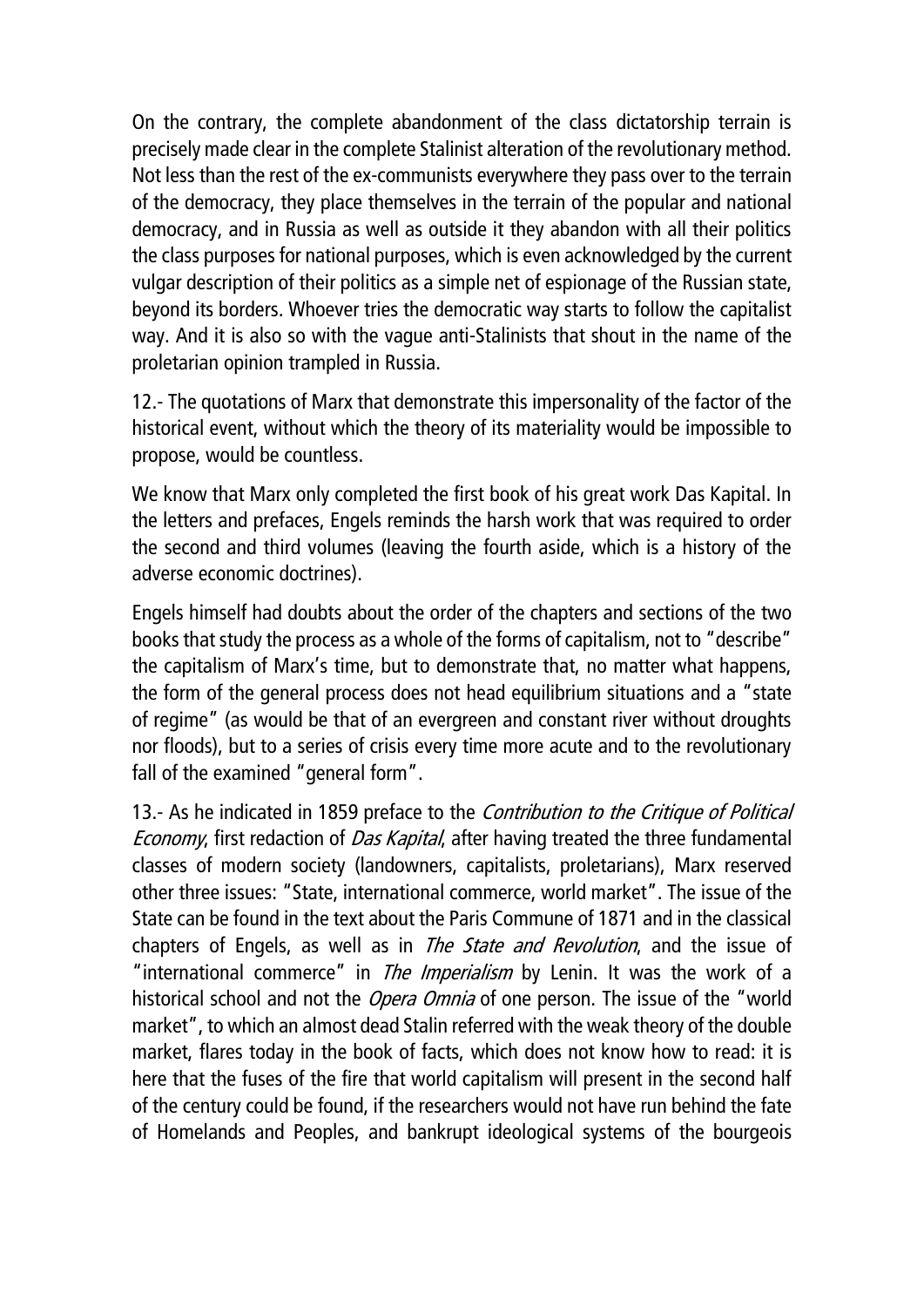epoch: Peace, Liberty, Independence, Sanctity of the Person, constitutionality of the electoral decisions l

14.- After having treated the way in which the social product is divided among the three fundamental classes forming their economic incomes (or, less exactly said, their revenues): rent, profit and salary; after having demonstrated that the transfer of the first one to the State would not change capitalist order, and that even the transfer of all the surplus value to the State would not go beyond the limits of the capitalist form of production (taking into account that the waste of living work, that is, the intensity and duration of work, would remain the same due to the company form and the mercantile system), Marx concludes this way the strictly economical part: "The second distinctive feature of the capitalist mode of production is the production of surplus-value as the direct aim and determining motive of production. Capital produces essentially capital, and does so only to the extent that it produces surplus-value." (Das Kapital, Volume III, Chapter LI).

(Only communism will be able to produce surplus-product that is not transformed into capital).

But the root cause is not by any means the existence of the capitalist, or the capitalist class, which not only is a mere effect, but even an unnecessary effect.

"Whereas, on the basis of capitalist production, the mass of direct producers is confronted by the social character of their production in the form of strictly regulating authority and a social mechanism of the labor-process organized as a *complete hierarchy* (that is: bureaucratized! -note of redaction-) – *this authority* reaching its bearers, however, only as the personification of the conditions of labor in contrast to labor, and not as political or theocratic rulers as under earlier modes of production – among the bearers of this authority, the capitalists themselves, who confront one another only as commodity-owners, there reigns complete anarchy within which the social interrelations of production assert themselves only as an overwhelming natural law in relation to individual free will." (Ibidem)

Therefore, it is necessary to comply to the formidable invariance of the text in order to lockdown the alleged updaters in the darkness of the clumsiest bourgeois prejudice, that which looks for the responsible of all social inferiority in the "individual will", or at the most in the "collective responsibility of a social class", while, from then on, everything was perfectly clear, and the capitalist and the capitalist class could cease here to "personify" the capital, but it would continue to exist, in front of us and against us, as a "social mechanism", as an "overwhelming natural law" of the production process.

15.- This is the formidable and conclusive chapter LI which closes the "description" of the present economy, but that in each page "evokes" the specter of the revolution.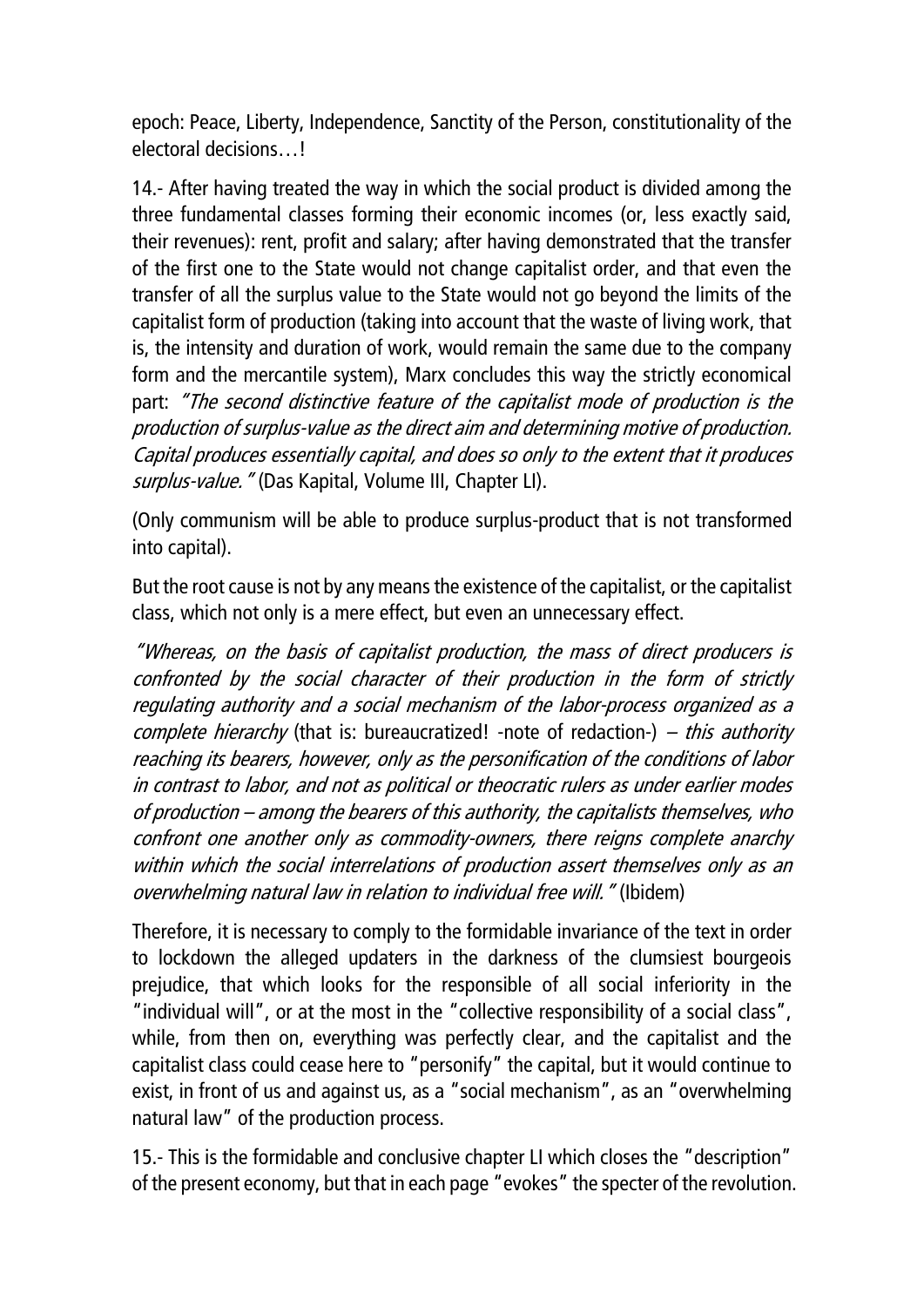Next chapter LII, of a little more than a page, is that in which the tired Engels, below an interrupted line, wrote between square brackets: "Here the manuscript breaks off."

Title: "Classes". We are in the threshold of the reversal of the praxis; and once refused the individual will, we come to the quest of the agent of revolution.

To begin with, the chapter states: we have given the laws of pure capitalist society, with the mentioned three classes. But this one does not even exist in England (not even in 1953, there or in any other place, and will never exist, in the same way that the two unique material points bearing mass to which Newton's law reduces the cosmos).

"The first question to he answered is this: What constitutes a class?"

"At first glance – the identity of revenues and sources of revenue."

"However, from this standpoint, physicians and officials, e.g., would also constitute two classes, for they belong to two distinct social groups, the members of each of these groups receiving their revenue from one and the same source. The same would also be true of the infinite fragmentation of interest and rank into which the division of social labor splits laborers as well as capitalists and landlords-the latter, e.g., into owners of vineyards, farm owners, owners of forests, mine owners and owners of fisheries."

The thought and the period stop here. But it is enough.

16.- Without claiming author rights for any sentence, the crucial chapter, interrupted by death, an arbitrary individual incident for Karl Marx, who in that sense used to quote Epicurus, to whom, being a young little PhD student, he dedicated his thesis, can be completed. As Engels stated: "any event that derives from necessity embodies in itself its own consolation". Lamenting is worthless.

It is not the identities of the income sources, as it seems on a "first look", what defines a class.

Unionism, workerism, laborism, corporativism, Mazzinism, social-Christianism, whether from the past or the future, are demolished once and for all.

Our conquest went much further than the flabby acknowledgement by certain ideologists of the spirit and the individual, of the liberal society and the constitutional State, that there are and cannot be ignored collective interests of category. It was at the most a victory of ours the fact that, in front of the "social question", even so reduced to small pills, it was vain to turn the back to and close the eyes. This one was going to penetrate the modern world. But one thing is to invade it capillarily and another one to make it burst into pieces.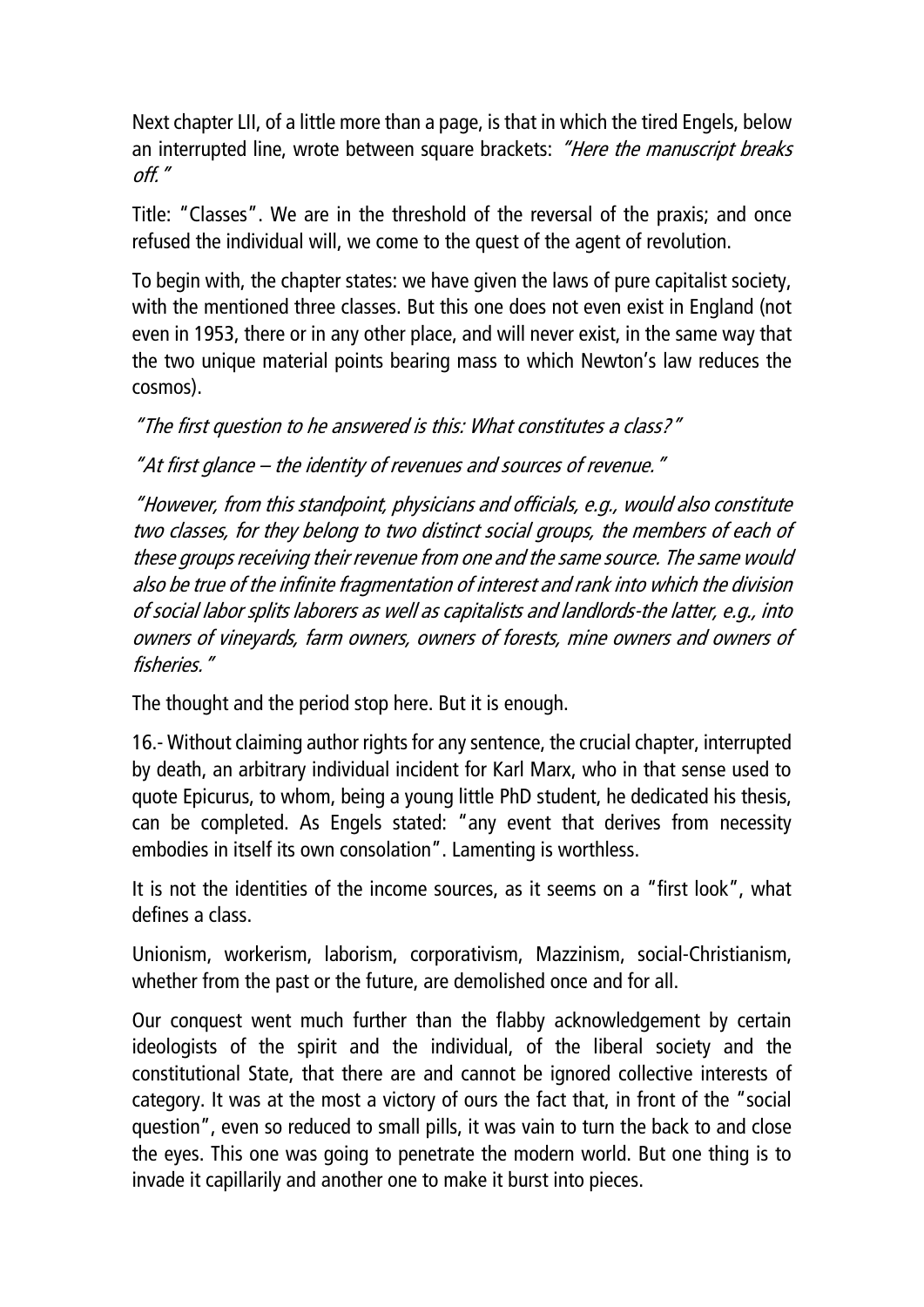In the statistical frame, it is worthless to select "qualitatively" the classes according to the pecuniary source of its entries. It is even more stupid to select them quantitatively according to a "pyramid of incomes". From centuries ago, this last one has been erected; and the census of the State of Rome expressed, precisely, the scale of incomes. From centuries ago, simple arithmetical operations have demonstrated to the philosophers of the poverty that, by reducing the pyramid to a leveler prism of equal base, we would only found the society of the shabby.

How to get out qualitatively and quantitatively from these hundred thousand difficulties?: a high civil servant receives a salary; therefore, he is being paid in the given moment as a salaried pawn in a State salt marsh, but the former has a much higher income than many factory capitalists that live out of profit or than many traders, and the latter has a higher salary not only than a small working peasant, but also than a small house owner that lives out of his rents…

Class is not defined according to economic counts, but according to the historical position regarding the gigantic struggle with which the new general form of production overcomes, demolishes and substitutes the old one.

If the thesis that society in the pure addition of ideal individuals is idiotic, it is no less so the one that sustains that the class is the pure addition of economic individuals. Individual, class and society are not pure economic or ideal categories, but they change unstoppably depending on place and epoch, as products of a general process whose real laws are reproduced in the powerful Marxist construction.

The effective social mechanism leads and shapes individuals, classes and societies, without "consulting" them of no plan.

Class is defined by its historical path and task; and our class, due to the arduous and dialectical arriving point of its enormous effort, is *mainly* defined by the claim of its own and total quantitative and qualitative disappearance (because the disappearance in course of the enemy classes represents little or nothing).

In front of us, the whole of the class assumes today without pause changing meanings: nowadays it is for Stalin, for a capitalist State such as the Russian one, for a gang of candidates and parliamentarians much more anti-Marxists than the Turati's and Bissolati's, Longuet or Millerand of the past.

17.- It remains, therefore, nothing else but *the party* as current organ that defines the class, that fights for the class, that rules for the class in its moment and that prepares the end of the governments and classes. Provided that the party does not belong to this or the other so-and-so, that it does not nourish itself from the admiration to the leader, that it defends again, *if it is necessary with blind faith*, the